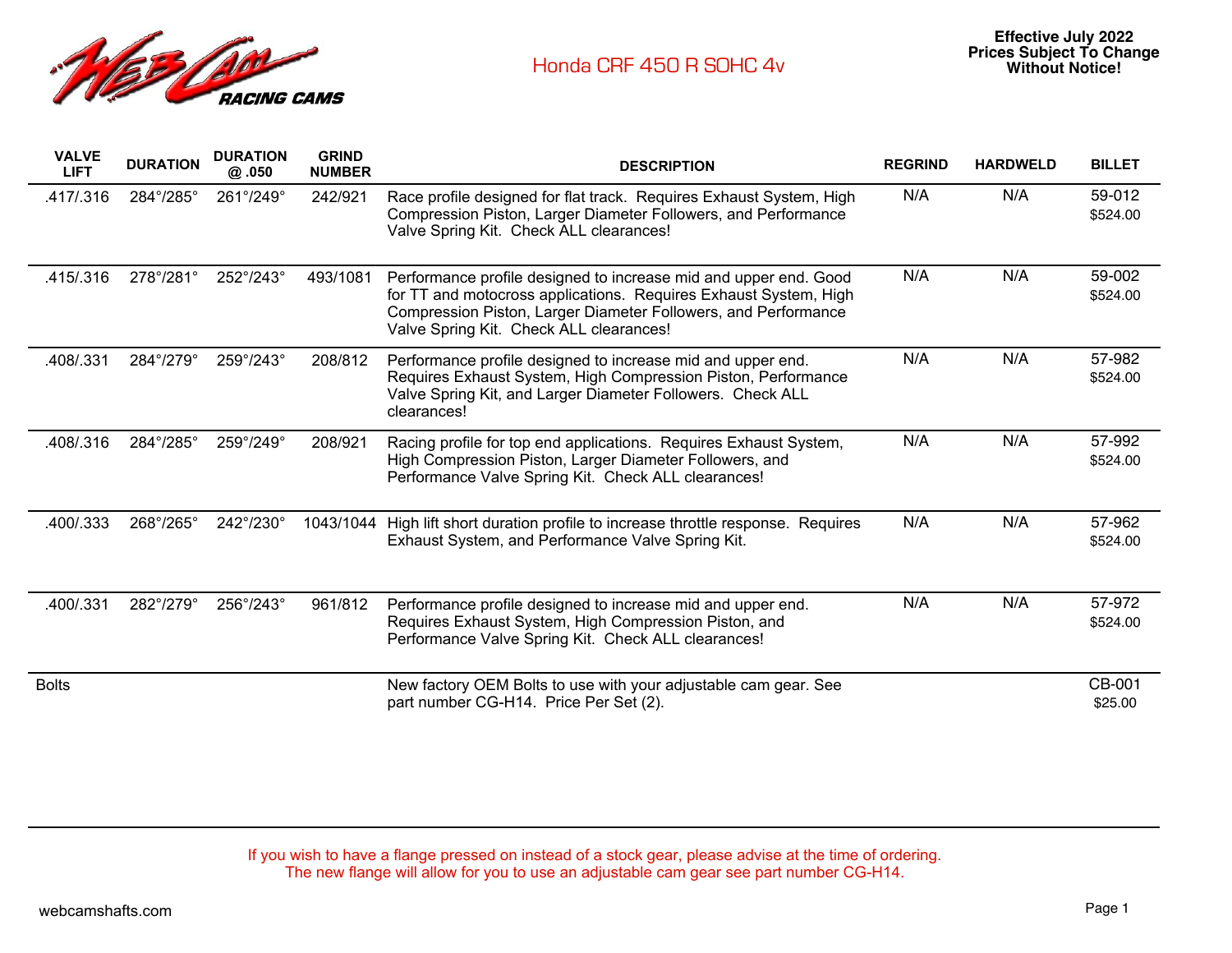

| <b>VALVE</b><br><b>LIFT</b> | <b>DURATION</b>                                | <b>DURATION</b><br>@ .050 | <b>GRIND</b><br><b>NUMBER</b> | <b>DESCRIPTION</b>                                                                                                                                                                                                                                                                                                                                                                                                                                                                                                                  | <b>REGRIND</b> | <b>HARDWELD</b> | <b>BILLET</b>             |
|-----------------------------|------------------------------------------------|---------------------------|-------------------------------|-------------------------------------------------------------------------------------------------------------------------------------------------------------------------------------------------------------------------------------------------------------------------------------------------------------------------------------------------------------------------------------------------------------------------------------------------------------------------------------------------------------------------------------|----------------|-----------------|---------------------------|
|                             | Cam Gear, Adjustable 36 Teeth                  |                           |                               | Adjustable gear only. For use if you already have a flange pressed on<br>your cam. Can be used with all WEB CAM profiles for precise engine<br>tuning. Cam bolts not included, see part CB-001. Price (Each).                                                                                                                                                                                                                                                                                                                       |                |                 | CG-H14<br>\$40.00         |
|                             | Buckets, Shim Under (Supertech)                |                           |                               | 26 mm x 18 mm x 3.0 mm Price (Each).                                                                                                                                                                                                                                                                                                                                                                                                                                                                                                |                |                 | CF-C37<br>\$40.00         |
|                             | Buckets, Shim Under (Supertech)                |                           |                               | 28 mm x 20 mm x 3.0 mm Price (Each).                                                                                                                                                                                                                                                                                                                                                                                                                                                                                                |                |                 | CF-C41<br>\$40.00         |
|                             | Chain Tensioner, Manual                        |                           |                               | CNC machined from billet alloy to exact tolerances for perfect fit. This<br>tensioner can not back out allowing the cam chain to jump the<br>sprockets as the auto adjusters have been known to do. In the CRF<br>models fits (04-14). Price (Each).                                                                                                                                                                                                                                                                                |                |                 | CT-H08<br>\$75.00         |
|                             | Chain Tensioner, Manual PRO Series             |                           |                               | The PRO Series is designed for the racer who frequently adjust his<br>engine. The easy-access socket head adjuster screw is perfect for<br>tight spaces. The interior o-ring design ensures that repeated<br>adjustments will not eventually flatten the o-ring against the jam nut.<br>The PRO Series design features an internal o-ring and custom-<br>machined adjuster bolt. The bolt is broached with a 4 mm hex. Does<br>not fit CRF 450 R (02-03) models, or the TRX 450 ER 06, and the 10<br>14 modele as well Drian (Each) |                |                 | CT-H03<br>\$120.00        |
| Rev)                        | Valve Spring Kit With Titanium Retainers (High |                           |                               | Kit includes performance single springs, hardened bottoms, and<br>titanium retainers. Recommend for Flat Track use and Hi-Rev<br>applications. OK to .394" Valve Lift. Price Per Set (4).                                                                                                                                                                                                                                                                                                                                           |                |                 | VC-HS9<br>\$275.00        |
|                             | Valve Spring Kit With Titanium Retainers       |                           |                               | Kit includes performance dual springs Titanium retainers and lower<br>collars. OK to .440" valve lift. Price Per Set (4).                                                                                                                                                                                                                                                                                                                                                                                                           |                |                 | <b>VC-H73</b><br>\$210.00 |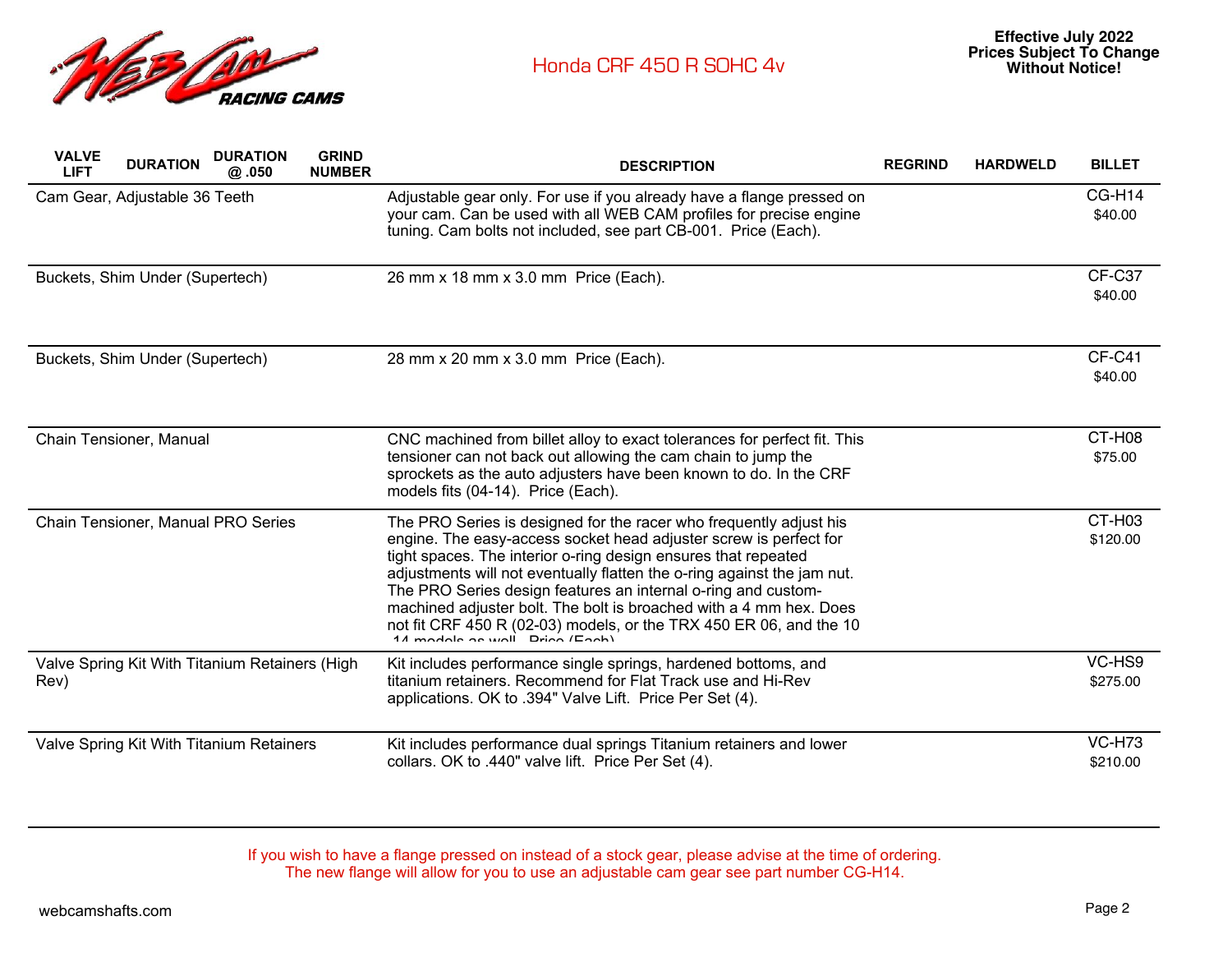

| <b>VALVE</b><br><b>LIFT</b> | <b>DURATION</b> | <b>DURATION</b><br>@.050                         | <b>GRIND</b><br><b>NUMBER</b> | <b>DESCRIPTION</b>                                                                                                                                                                             | <b>REGRIND</b> | <b>HARDWELD</b> | <b>BILLET</b>             |
|-----------------------------|-----------------|--------------------------------------------------|-------------------------------|------------------------------------------------------------------------------------------------------------------------------------------------------------------------------------------------|----------------|-----------------|---------------------------|
| R/D PSI)                    |                 | Valve Spring Kit With Titanium Retainers (Race   |                               | RACE Kit includes performance Nitrided / Mico-peened dual PSI<br>springs, titanium retainers, and hardened bottom cups. OK to .450<br>valve lift. Price Per Set (4).                           |                |                 | <b>VC-H69</b><br>\$475.00 |
| PSI R/D Kit)                |                 | Valve Spring Kit With Titanium Retainers (STD    |                               | STD Kit includes performance dual PSI springs, titanium retainers,<br>and hardened bottom cups. OK to .500 valve lift. Price Per Set (4).                                                      |                |                 | <b>VC-H51</b><br>\$375.00 |
| $+1$ mm                     |                 | Valves, Stainless (Kibblewhite) Intake Oversized |                               | Oversized to 37 mm. Price (Each).                                                                                                                                                              |                |                 | $IV-H23$<br>\$30.00       |
| Size                        |                 | Valves, Stainless (Kibblewhite) Intake Standard  |                               | Standard size 36 mm. Price (Each).                                                                                                                                                             |                |                 | <b>IV-H22</b><br>\$32.00  |
| Oversized +1 mm             |                 | Valves, Stainless (Kibblewhite) Exhaust          |                               | Oversized to 32 mm. Price (Each).                                                                                                                                                              |                |                 | <b>EV-H37</b><br>\$32.00  |
| Size                        |                 |                                                  |                               | Valves, Stainless (Kibblewhite) Exhaust Standard Standard size 31 mm. Price (Each).                                                                                                            |                |                 | $EV-H36$<br>\$32.00       |
| Size                        |                 | Valve Guide, Shortened 0.070" Intake Standard    |                               | Made from special C630 Bronze material for longer wear. Standard<br>size. Adds additional retainer to guide seal clearance. Custom sizes<br>available +.001, +.002, +.004, +.010 Price (Each). |                |                 | <b>VG-H15</b><br>\$35.00  |